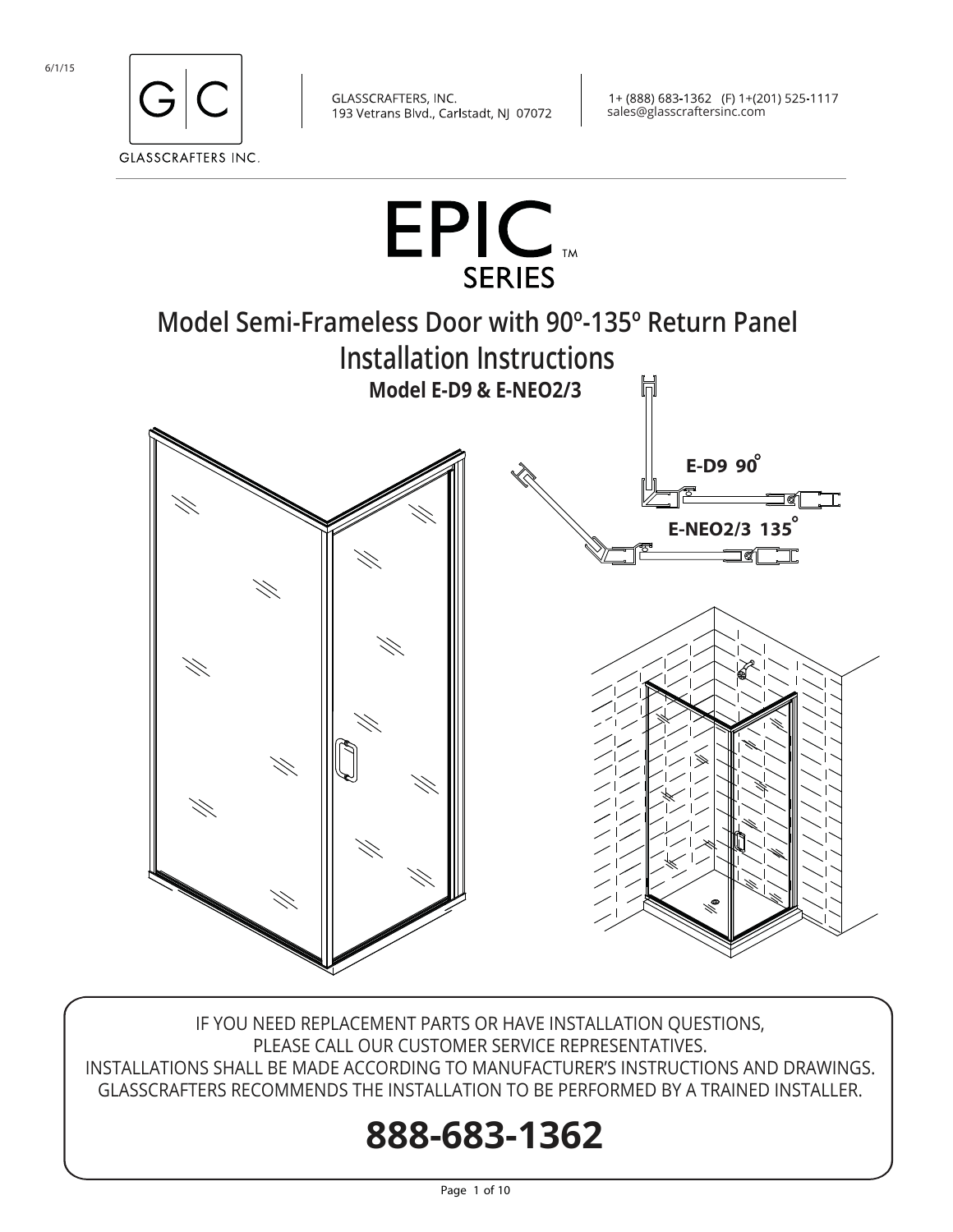## **READ INSTRUCTIONS BEFORE STARTING INSTALLATION**

|     | <b>Item No. Description</b> | Qty |     | <b>Item No. Description</b>     |  |
|-----|-----------------------------|-----|-----|---------------------------------|--|
| #1  | Threshold                   |     | #11 | 1/2" Tek Screws                 |  |
| #2  | Wall Jambs                  |     | #12 | Header/T-hold Insert            |  |
| #3  | Anchors                     | 6   | #13 | Strike Jamb                     |  |
| #4  | 8x1 1/2" Screws             | 6   | #14 | <b>Vertical Glazing Vinyls</b>  |  |
| #5  | <b>Setting Blocks</b>       |     | #15 | <b>Horizontal Glazing Vinyl</b> |  |
| #6  | <b>Bulb Seal</b>            |     | #16 | Hinge Jamb                      |  |
| #7  | 90 Degree Corner Post       |     | #17 | Deflector                       |  |
| #8  | <b>Header</b>               |     | #18 | Clamp-on Magnet and pad         |  |
| #9  | 8x7/16 Screws               |     | #19 | Hinge Stile                     |  |
| #10 | Slide in Magnet             |     | #20 | D-Pull Handle                   |  |

 **CAUTION:** Risk of injury or product damage. Do not attempt to cut tempered glass. **IMPORTANT!** Children should be supervised at all times while in Tub/Shower Enclosure. Ξ **IMPORTANT!** Never use Door Handle to support yourself. This is for towels or wash cloths only.

| <u>டி</u>                 |                               | $\frac{\text{AB}}{\text{AB}}$ | <b>MMMMMMMMM</b><br>#4- #8x 1 1/2" |                        |                                    |
|---------------------------|-------------------------------|-------------------------------|------------------------------------|------------------------|------------------------------------|
| lħ<br>#1- Threshold       | #2 -Wall Jamb                 | #3- Anchors                   | WWWWWWWW<br>#9-#8x7/16"            | #5 Setting Blocks      | #6- Bulb Seal                      |
| #7                        | #7                            | 47<br>ਹਾ                      |                                    | <b>MANAMANAMANAMAN</b> |                                    |
| 90 Corner-Post<br>if E-D9 | 135 Corner-Post<br>if E-NEO23 | #8 Header                     | #10- Slide-in<br>Magnet            | #11-1/2" Tek Screws    | #12-Header/<br>T-Hold Inserts      |
|                           | #14 Vertical                  | #15 Horizontal                | ඛු                                 |                        | Ţ                                  |
| #13- Strike Jamb          | <b>Glazing Vinyl</b>          | <b>Glazing Vinyl</b>          | #16- Hinge Jamb                    | #17- Deflector         | #18-Clamp-on<br>Metal Pad / rubber |
| #19- Hinge Stile          | #20 - 6" D-pull               |                               |                                    |                        |                                    |

### **Please Note:**

\* Parts #16, #19, #6, #10 and the Door Glass are pre-assembled in factory.

- \* Part #20 Standard D-pull. Additional handles are available.
- \* Part # 18 Included in package with wrap around black rubber pad.
- \* Please contact Customer Service with replacement parts requests. When ordering replacement parts, please specify the Model Number, Item Number & Part Description.
- \* Save Installation Instructions For The Future Reference And In The Event You Need To Order A Replacement Part.

## PLEASE STOP THE INSTALLATION AND CONFIRM WITH FACTORY IF THE ACTUAL NUMBER OR TYPE OF PARTS IS DIFFERENT.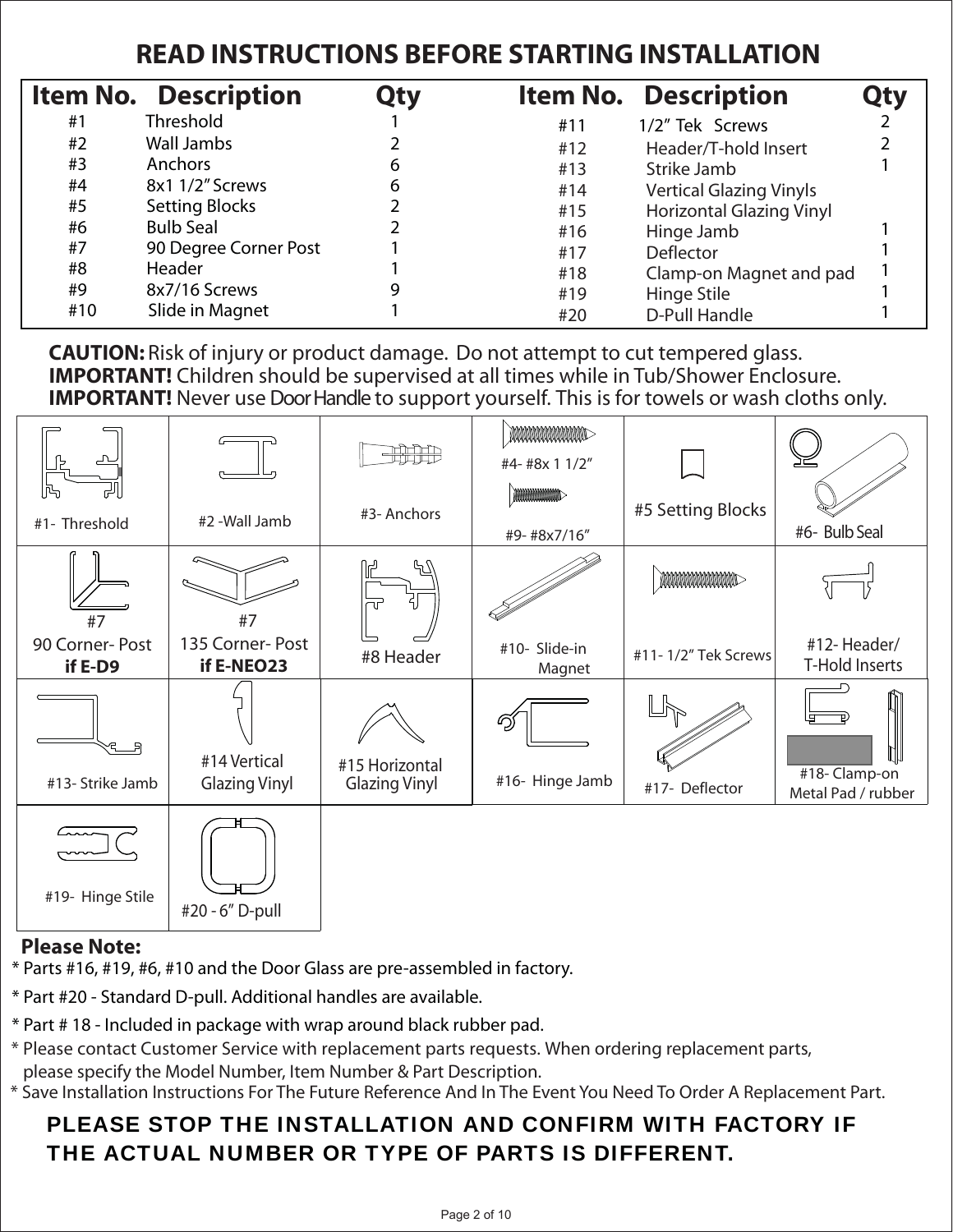

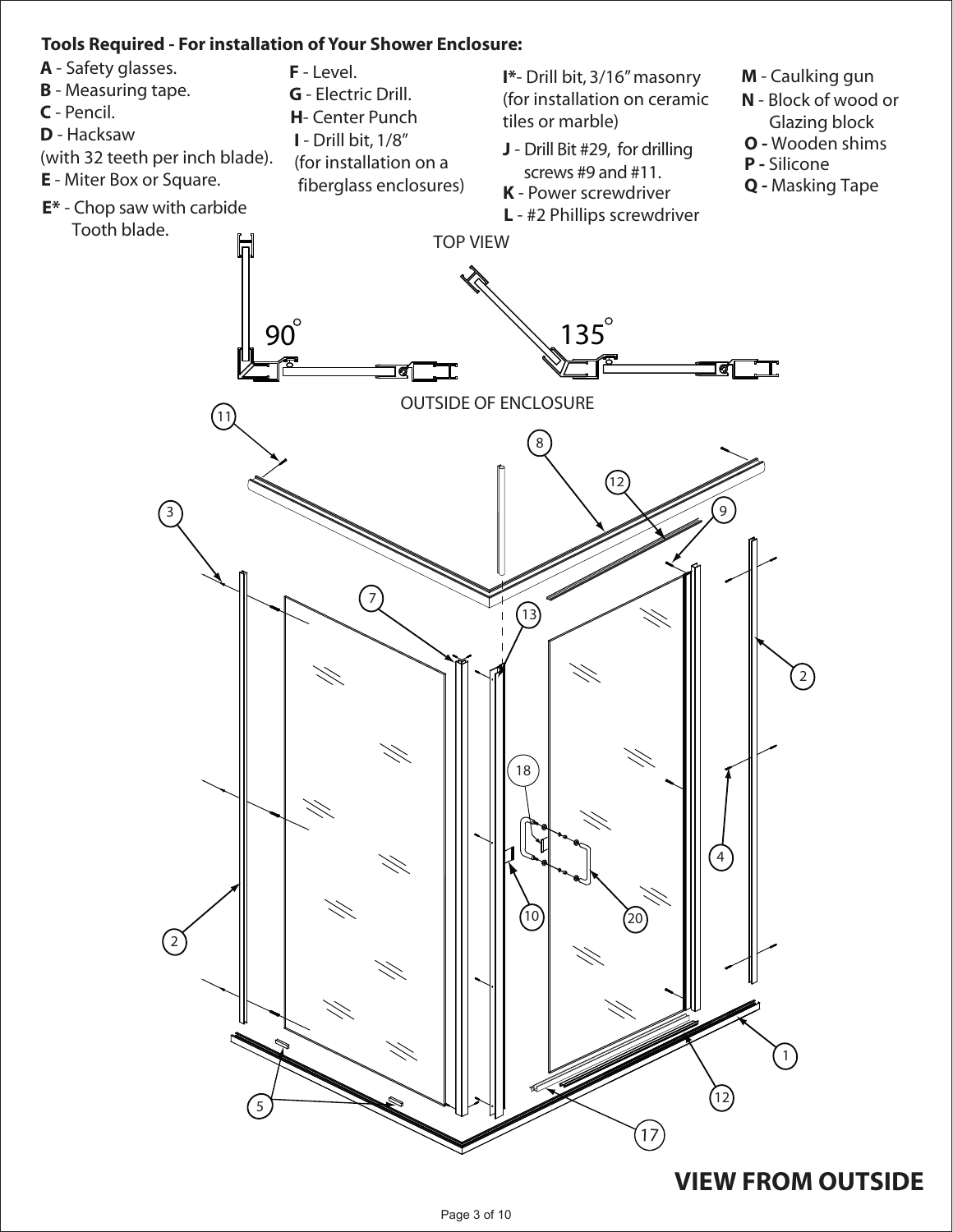### **Installation Instructions for GlassCrafters Semi-Frameless Models E - D9 & E-NEO2/3**

#### **IMPORTANT: Read all instructions carefully and become familiar with all parts before installation.**

**Unpacking:** Care should be taken unpacking your Shower Enclosure. Place the Glass Panels in an upright,

Safe location to avoid damage. Never place glass directly on hard surface.

 **A Box cutter should not be used to open box.**

 **Please remove all staples from the box prior to unpacking metal and glass.**

**Cleaning:** Never use scouring powder, pads or sharp instruments on metal work or glass panels. We recommend the use of a squeegee after each shower to eliminate water spots on the inside of the glass panels.

An occasional wiping down of the glass panels and anodized aluminum parts with a mild detergent,diluted in water,is all that is needed to keep your Shower /Tub Enclosure looking brand new.

**Please Note;** this Shower Enclosure Door ONLY swings outward. Be sure to allow room for the door to open.



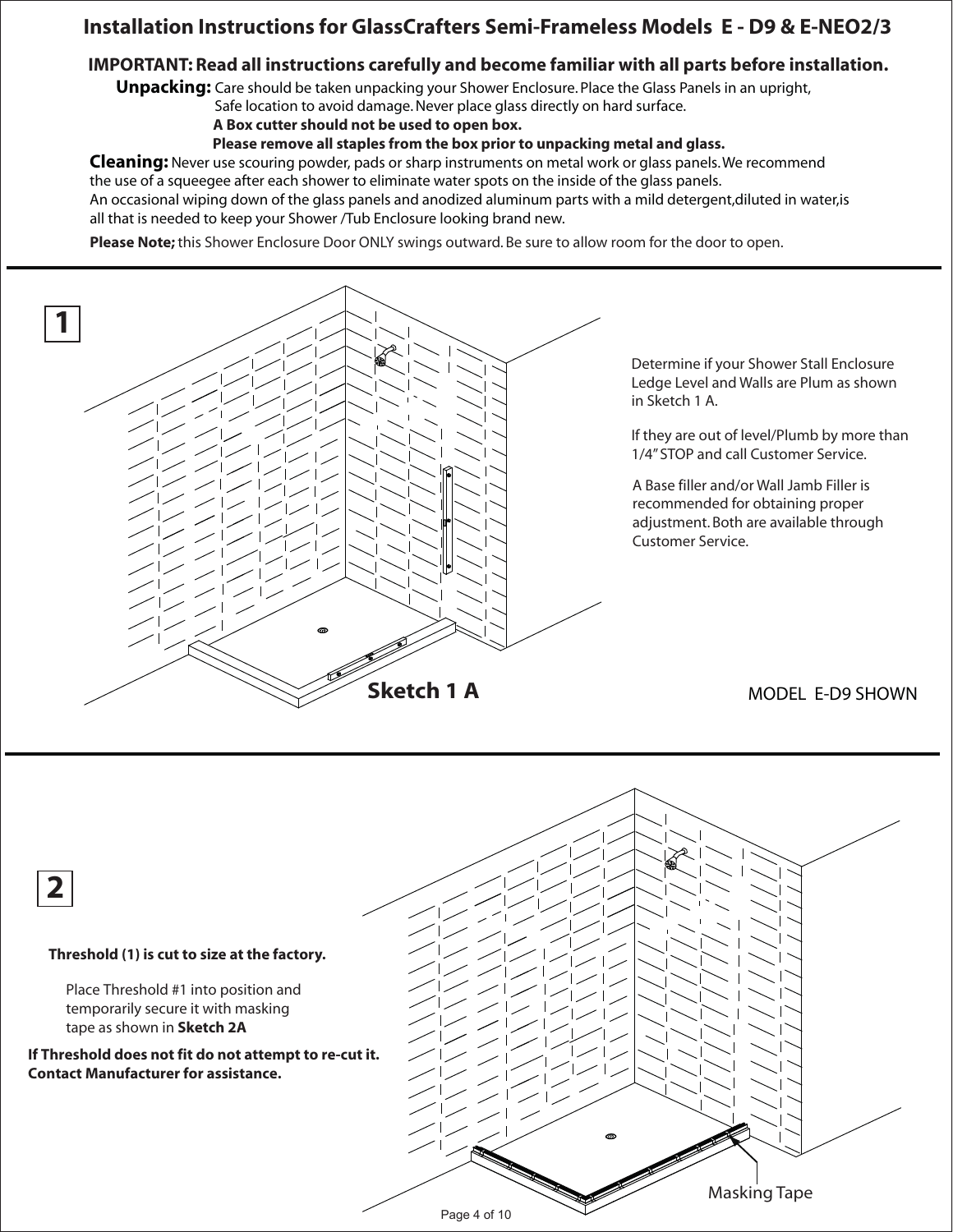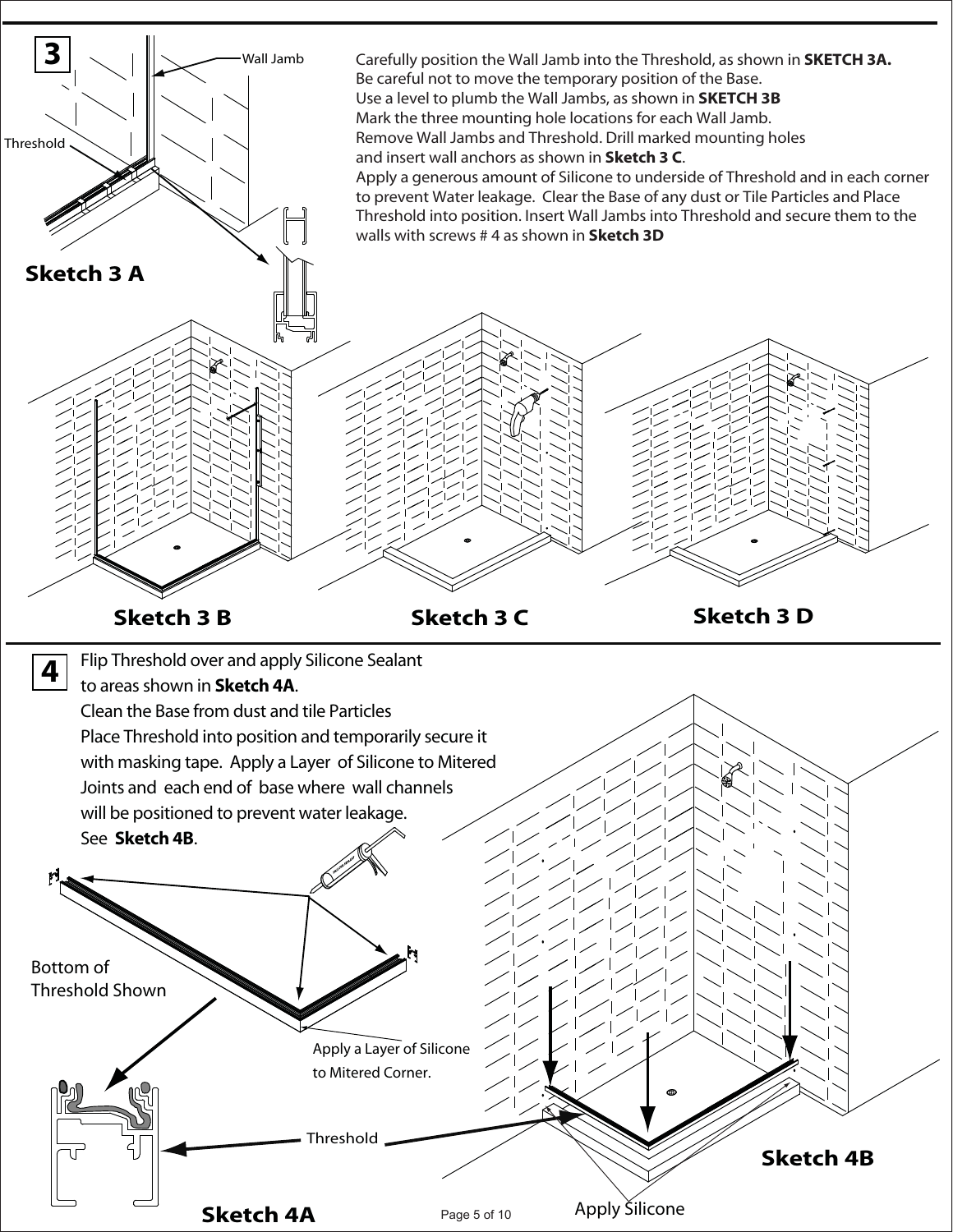

## **6**

1" Cuts of Glazing Vinyl. Cut (2) 1" pieces of horizontal glazing vinyl #15 and (4) 1" pieces of vertical vinyl #14. Tuck 1" cuts of vinyl into Threshold #1, Wall Jamb #2 and Corner Post #7 to secure glass panels in place. See **Sketch 6A** for details. This is a temporary setup. 1" cuts must be replaced later with continuous strips of glazing vinyl. Make sure Corner Post #7 is plumb on each side and space betweencorner post and wall jamb is the same on the bottom and on top.

### **Sketch 6 A**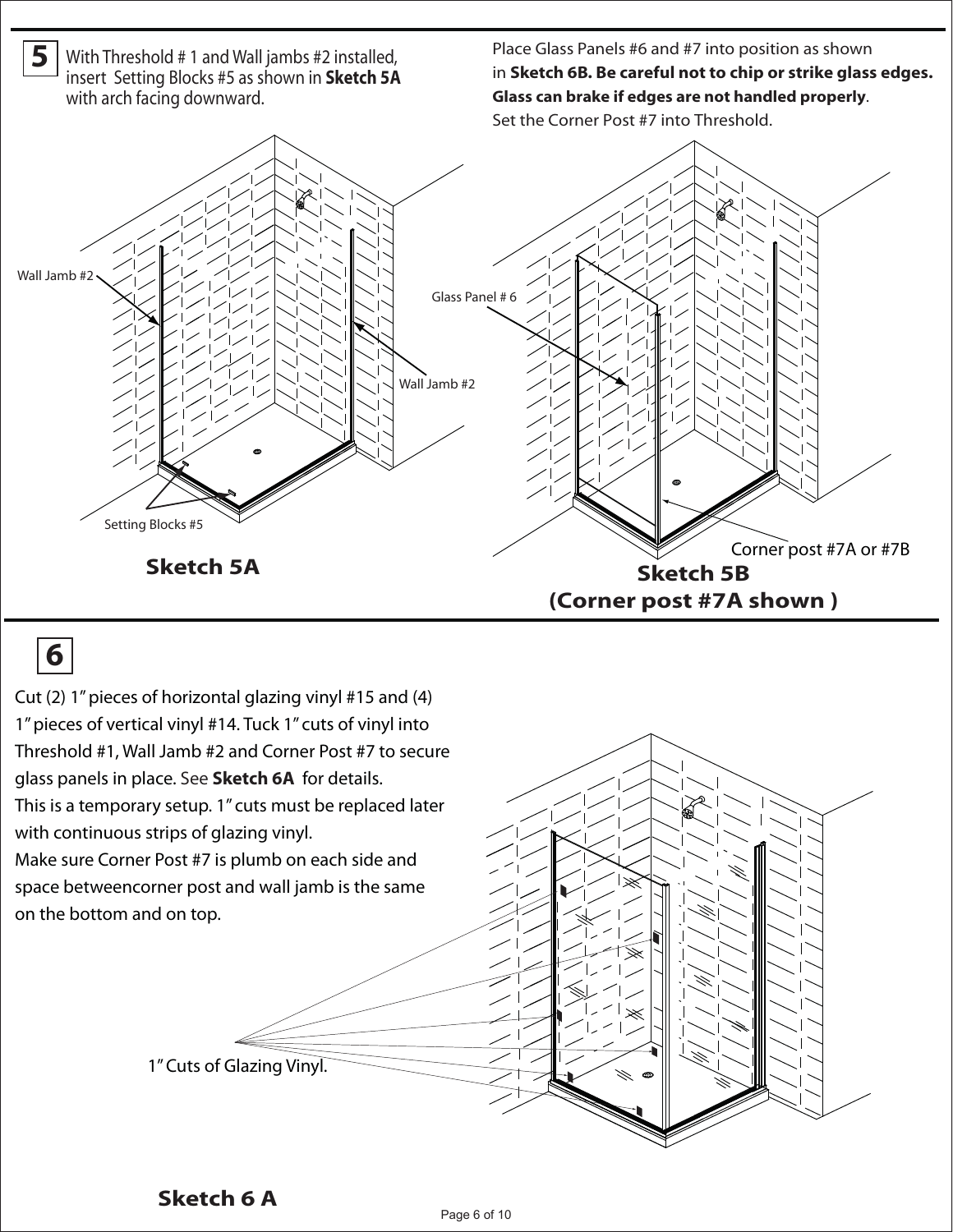

Cut the excess header.

Repeat this step for right side.

### **Corner post #7A shown**



Set the 2 piece Header #8 over the glass panels and metal extrusions. Make sure Wall Jambs #2 and Corner Post # 7 penetrate into Header #8. Secure the header with few strips of masking tape. Later to be replaced with screws #11. Set Wooden shims on the Threshold as is shown in Sketch 7A

#### Page 7 of 10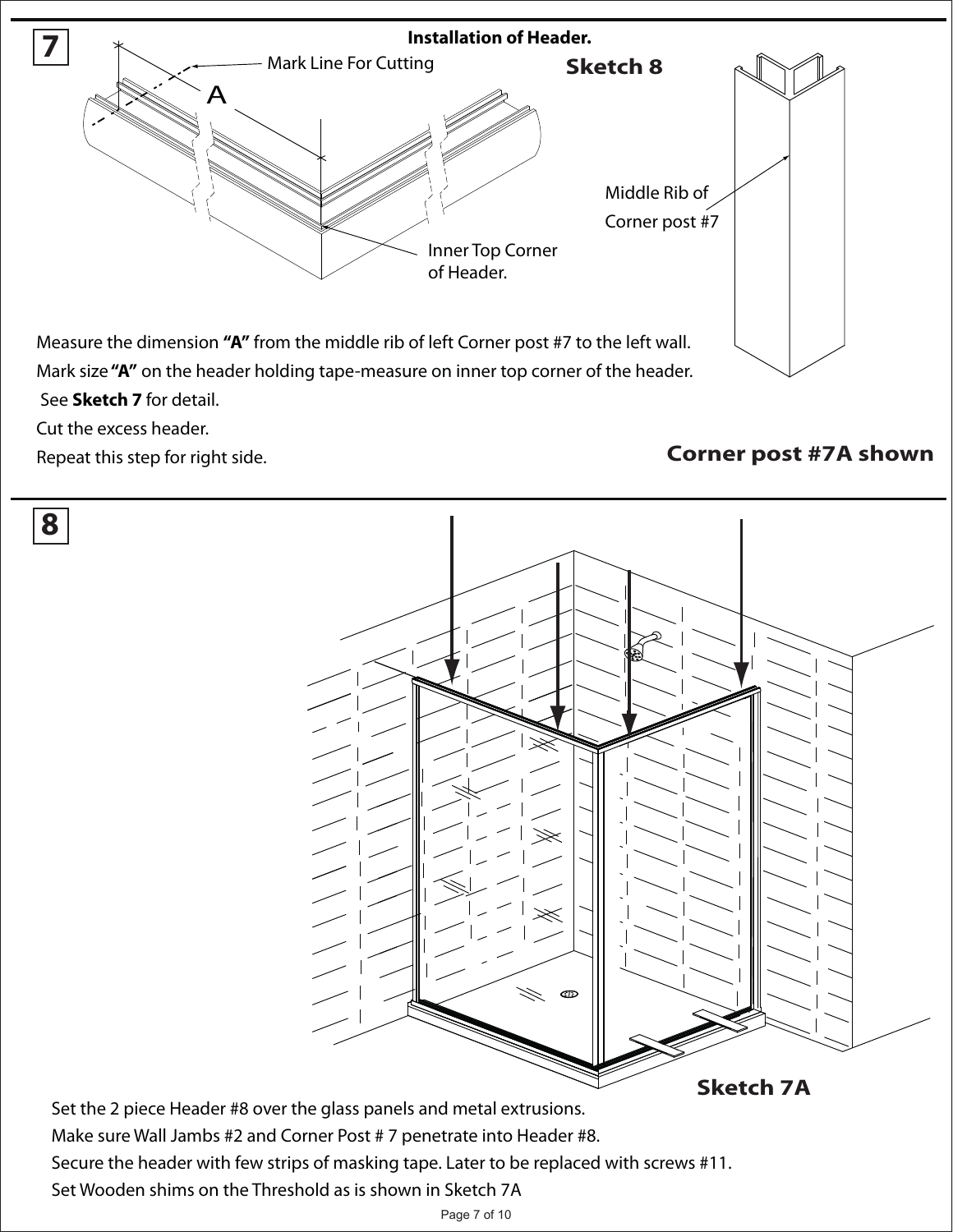With Hinge Jamb# 16 in open position slide Hinge Jamb #16 over (**Sketch 9**)

Wall Jamb #2, close the door and set glass on wooden shims. (**Sketch 9**). Make sure that there is

sufficient space between vertical extrusions for glass to fit. Secure the door position on Wall Jamb#2.

Slide Strike Jamb#13 over opposite Corner post #7. Adjust the width of the front opening by moving

Hinge Jamb #16 and Strike Jamb #13 left and right. Make sure Door will swing freely without hitting any extrusion.



**9**

**10 10 Remove Temporary 1'' cuts of Glazing Vinyls.** Insert Horizontal Vinyl# 15 and vertical Vinyl # 14 as shown in **Sketch 10A and 10B** and tuck them in.



**Sketch 10A**



### **Sketch 10B**

NOTE: A light spray of Glass Cleaner on the glass will help the vinyl slide into position. Flat square block of wood can be used to tap in vinyl.

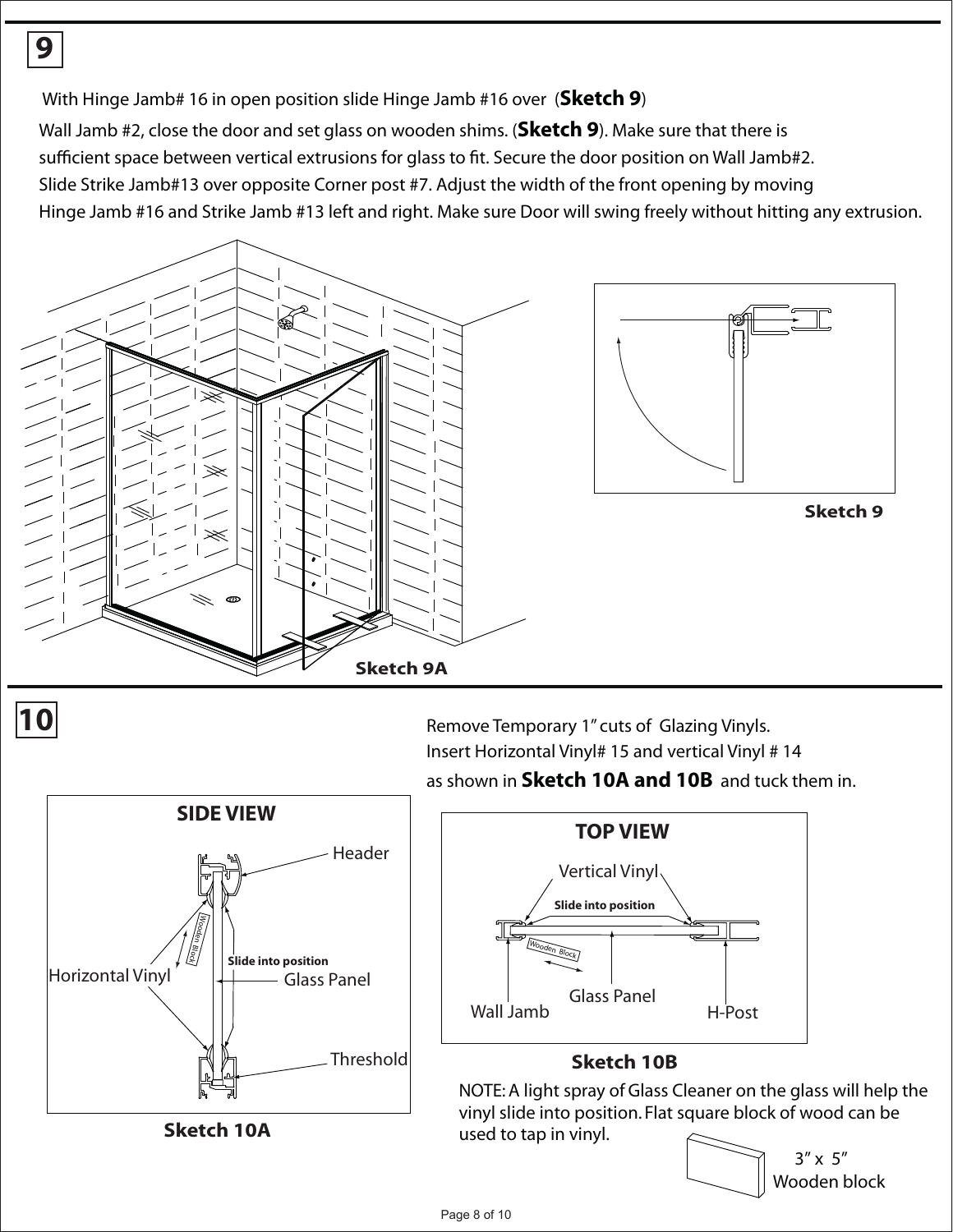

### **Header and Threshold Inserts.**

**12** With door glass in open position measure from Strike Jamb#13

to Hinge Jamb #16 as shown on **Sketch 12A (Size A)**.

Cut Inserts#12 to size. Insert one into Header#8 and Threshold#1.

See **Sketch12B** for details. Insert will snap into position when pushed with a slight angle.